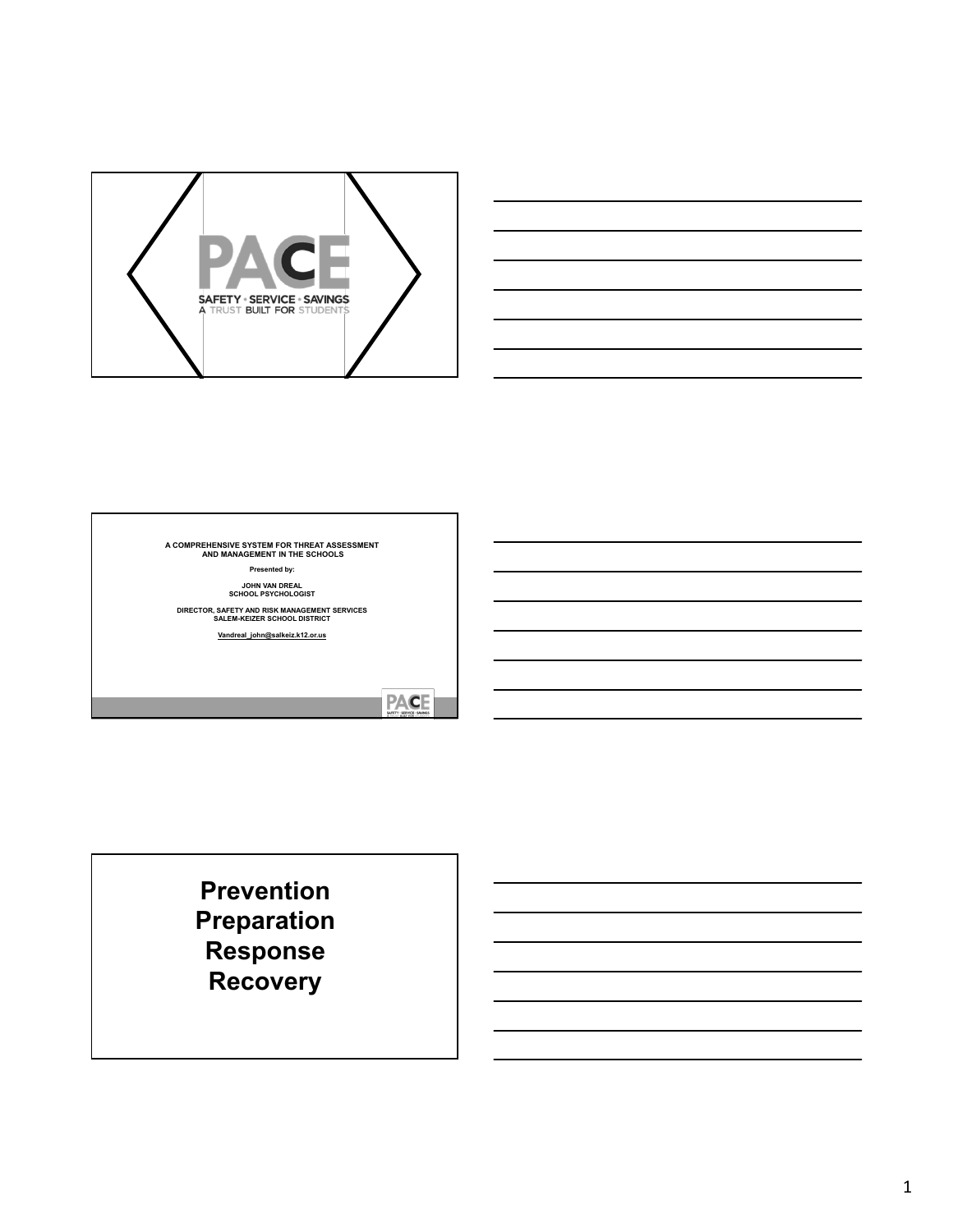# **The presentation will:**

- **Briefly review the research and basic principles regarding threat assessment and threat management**
- **Summarize the risk factors identified with targeted violence**
- **Review a system for assessing and managing potential violence in the schools**
- **Provide case example**

*Assessing Student Threats: Implementing the Salem-Keizer System (2nd Edition)*

**VanDreal, McCarthy, Swinehart, Speckmaier, Elliott, Okada, Rainwater, Novotney, Rutledge, Mendoza, Byrd**

**Rowman and Littlefield (800) 462-6420. email orders@rowman.com website http://www.rowman.com**



**Schools are the safest place for our students**

**Yet… horrific events occur**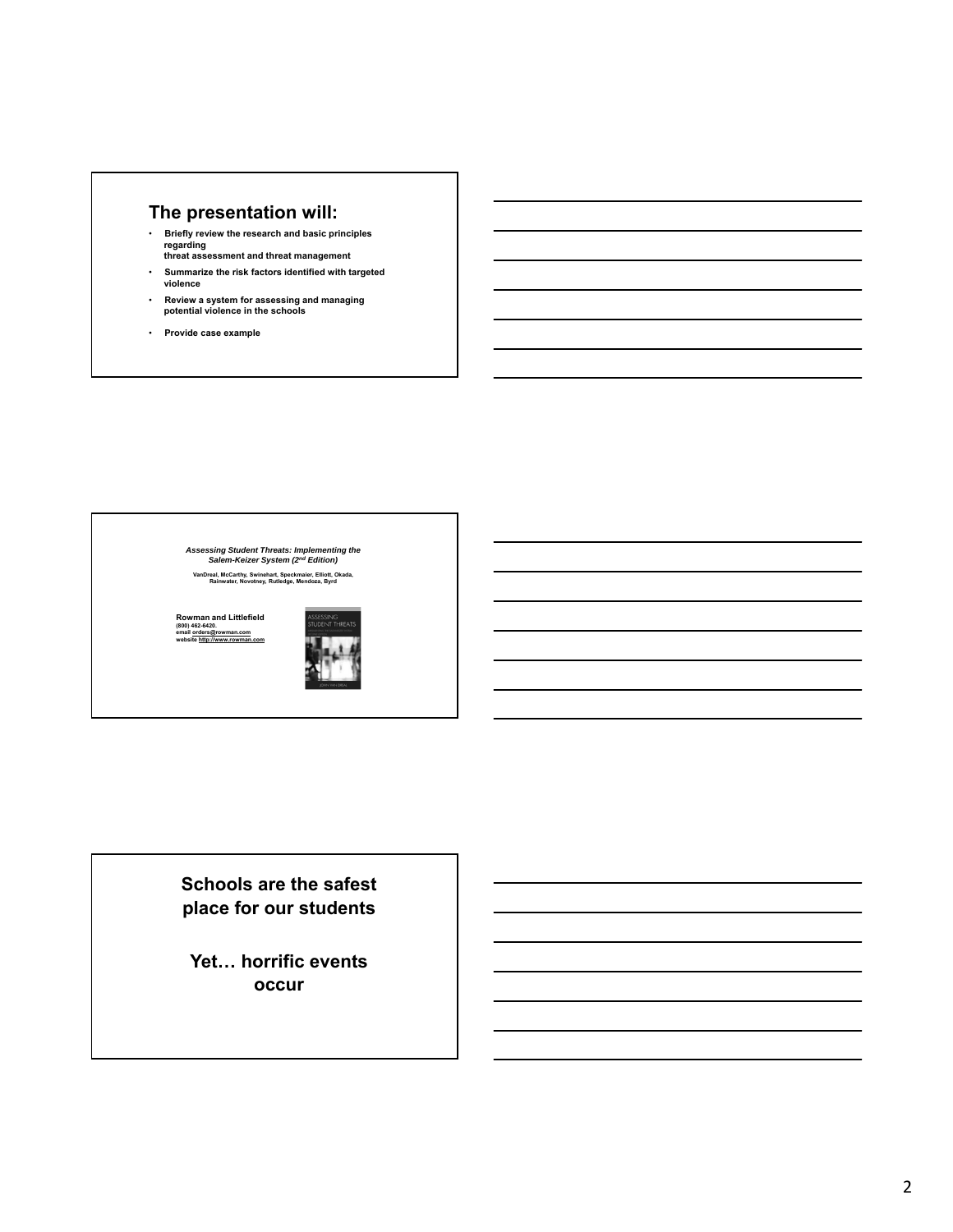





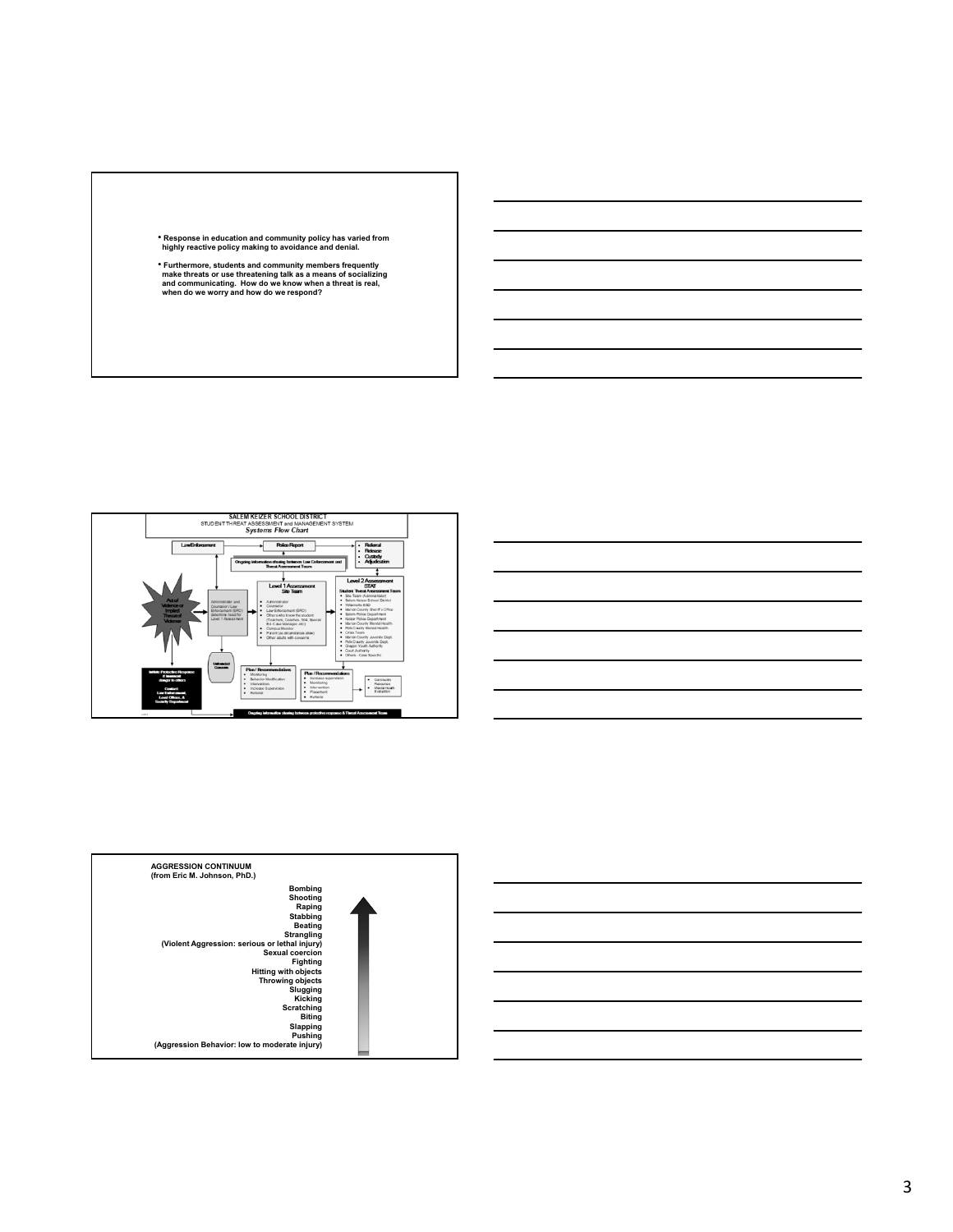#### **CONTEXT AND SITUATION**

*WHAT IS THREAT ASSESSMENT?*

**As defined by the Secret Service (***Threat Assessment in Schools* **pg. 29): "The primary purpose of a threat assessment is to prevent targeted violence. The threat assessment process is centered upon analysis of the facts and evidence of behavior in a given situation. The appraisal of risk in a threat assessment focuses on actions, communications, and specific circumstances that might suggest that an individual intends to mount an attack and is engaged in planning or preparing for that event."**

### **Context and Situation**

**The assessment of the "unique" interaction and dynamics between the perpetrator, the target and the situation they share. The question is "does the person 'pose' a threat," not "did the person 'make' a threat."**

# **PACE**

### Targeted and Reactive

•REACTIVE / AFFECTIVE / IMPULSIVE

•TARGETED / PREMEDITATED /PREDATORY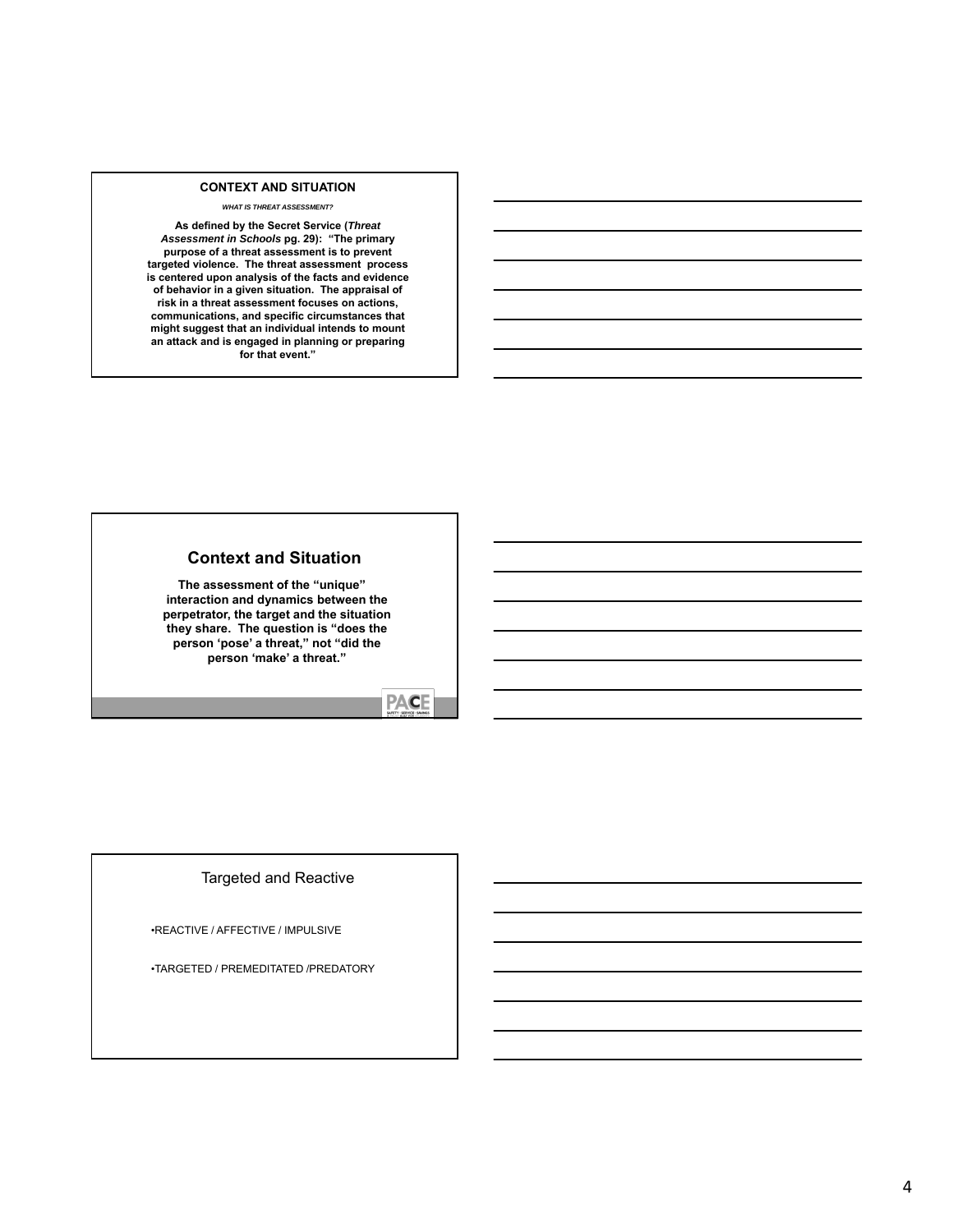



- **and often discernible process of thinking and behaving.**
- **The aggressor will display "attack-related" behaviors that move along a continuum of idea to action, including justification, planning, rehearsing, and logistical preparations.** <sup>14</sup> **PACE**

## ATTACK RELATED BEHAVIOR

**Behavior that supports the threat as a more serious consideration…**

EXAMPLES:

•PLANNNING •PREPARATION •WEAPONS ACQUISITION •REHEARSAL • SCHEDULING •OTHERS?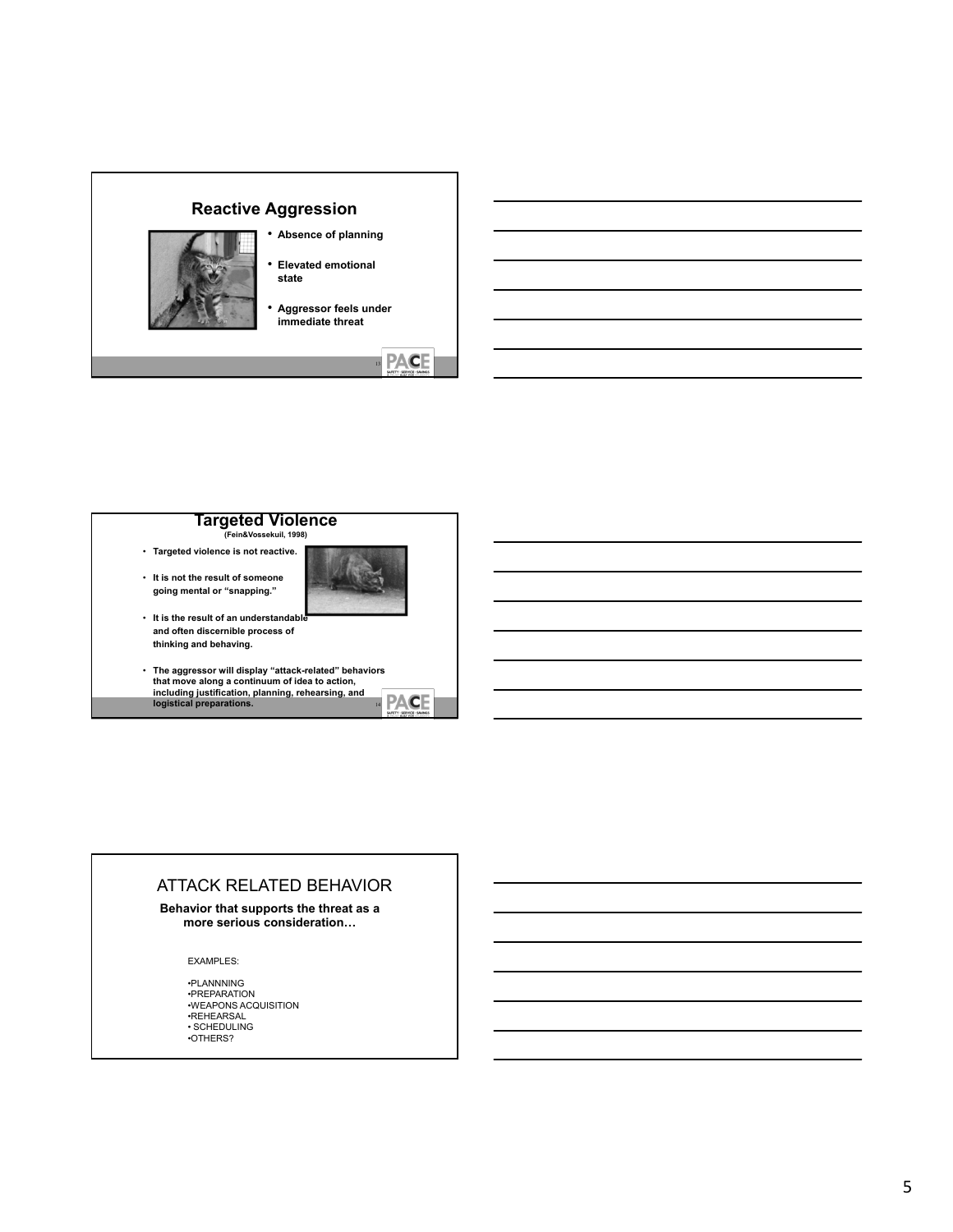| <b>Inhibitors (Adult)</b>              |
|----------------------------------------|
| • Employment                           |
| • Finances                             |
| • Health                               |
| • Residence                            |
| • Children                             |
| • Family                               |
| • Looking to the future                |
| • Resolving the grievance              |
| What are examples of inhibitors in the |
| youth population?                      |

#### **RESEARCH SUMMARY**

- 1. What kind of communication has the student/s made regarding their intention to harm<br>others? Is the communication a statement of anger such as "I'm going to kill you…" or<br>does it involve details of planning or an ongoing
- **2. Is there a motive? Does the student experience or perceive severe rejection of bullying from other students?**
- **3. Are there indications of behavior that increase the possibility of violence occurring (plan, acquiring weapons, rehearsal or simulation, other preparations, scheduling)?**
- **4. Is there a specific target?**
- **5. Is there peer collaboration? Are peers aware of or concerned about a potential attack?** 6. Does the situation involve student/students who are out of alternatives, marginalized<br>and disenfranchised, low on psychological reserves, out of acceptable coping<br>strategies, and willing to accept the consequences of ca
- **7. Are there indications of identification shifts, fixation, last resort behavior, or novel aggression?**
- **8. Are there personality or behavioral traits, family dynamics, School system issues or social dynamics that lead to a more vulnerable and potentially escalating situation.**

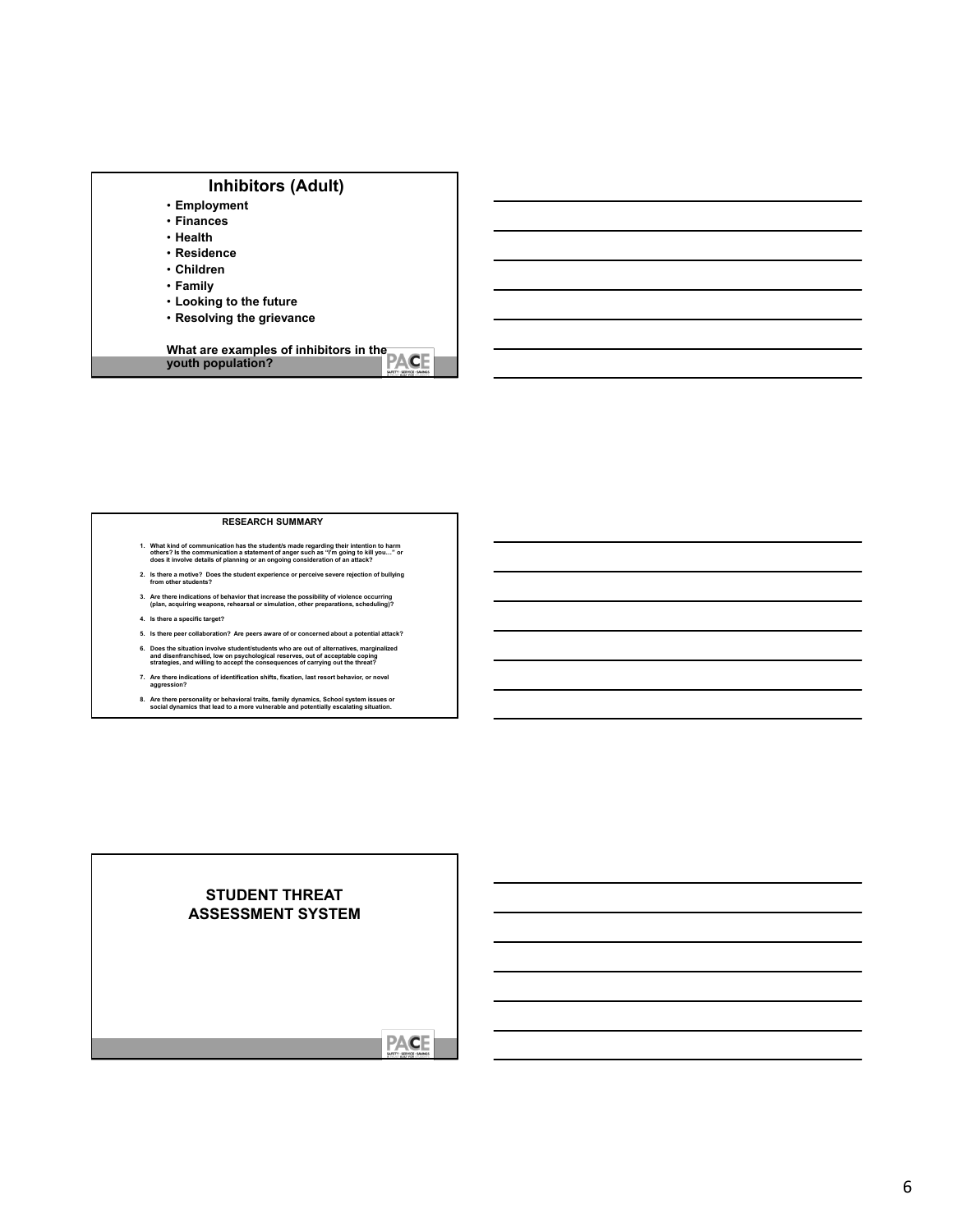



### **JUSTIFICATIONS**

**1.Concerns regarding violence and school safety.**

**2.Response to (ORS 339.250) requiring** 

**policy and procedure.**

**3.Zero-Tolerance Policy, expulsion.** 

**Reactive public policy measures.**

**4.Psychological Safety.**



# Advantages of a Threat Assessment

System

- Shared ownership, shared responsibility. Decreased liability.
- Multi-discipline, multi-agency. • Expeditious but methodical.
- Community collaboration and ownership.
- Identification of risk in clear terms.
- Interventions and supervision strategies that fit the situation and
- accurately address risk.
- Promotes observation and supervision.
- •Increases both the physical safety of a community and the psychological
- sense of safety.